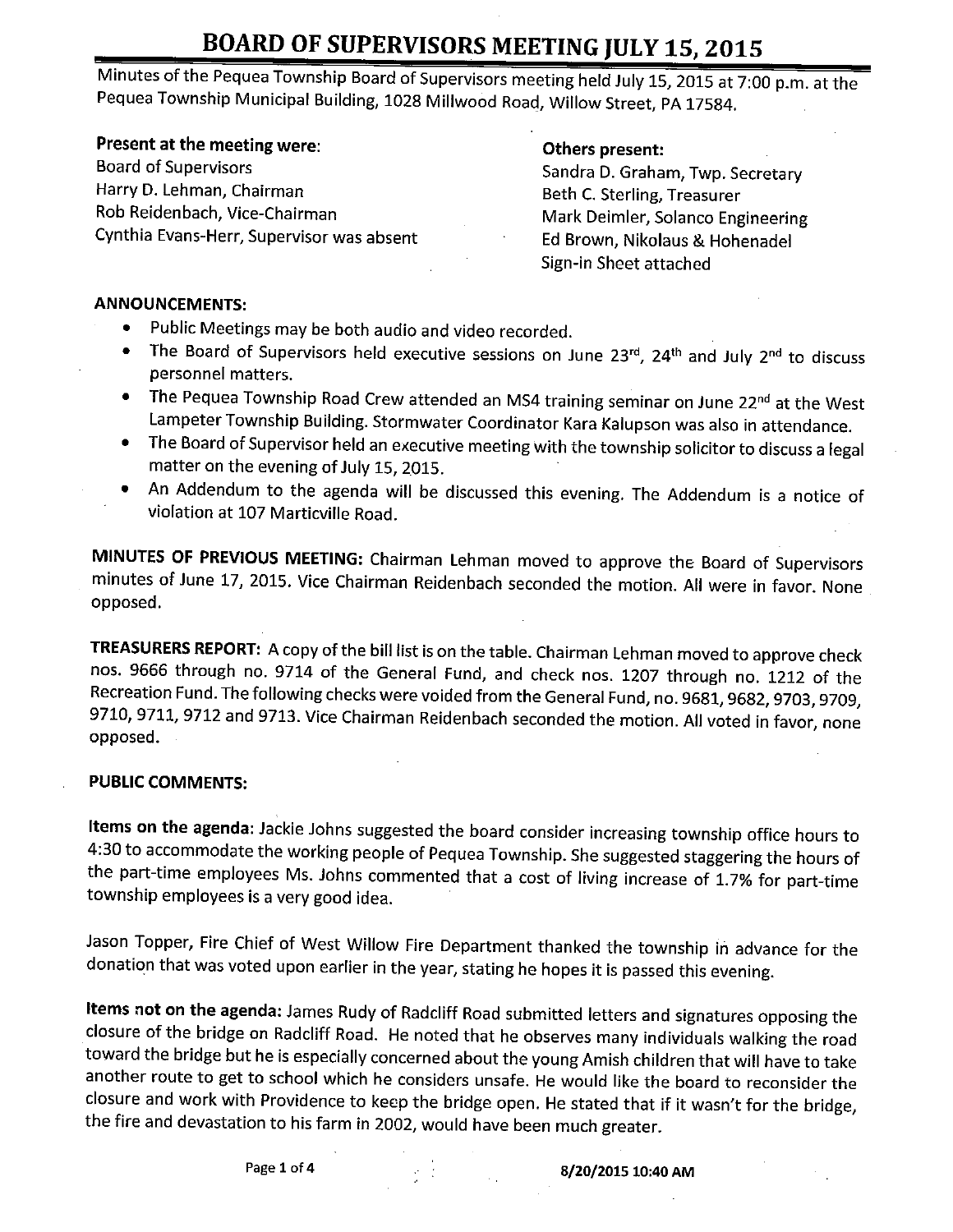Tim Weaver gave a summary of the progress being made with the flag pole project at Silver Mine Park. He said they now have <sup>a</sup> thirty-two foot flag pole. He thanked Steve Fisher Jr. for his generosity in donating materials and labor and Bruce Houghten who also donated labor to help with the project. Mr. Weaver stated he is working with Lucy, the committee secretary, to get a count of the bricks that have been sold thus far. He stated that the power line pole was delivered but hasn't been installed yet, however there is power at the site. He would like to obtain an additional \$2,500.00 to \$3,000.00 in the donation fund from brick sales and donations to cover anything that might arise. The Flagpole Committee is committed to getting the job done right. He said the flagpole site will be located behind the goal post on the soccer field facing Silver Mine Road. It will be visible from <sup>a</sup> considerable distance.

Brad Shenk — <sup>4</sup> Thomas Ave, New Danville Fire Company — Mr. Shenk thanked the board for their continued support. The fire crew has been doing more with less, they are very active in areas other than fire, such as medical calls and helping road crew remove trees downed by storms.

Jackie Johns said at the fair market housing seminar, she learned that multi-family housing, four or more units, must be in compliance with the construction requirements. She said there are seven items that should be inspected and in some cases are over-looked. She provided the list to the township zoning officer.

Jackie Johns said when she attended the Southern Regional Police Department commission meeting, the department requested an updated nuisance and solicitation ordinance.

Jackie Johns submitted an article she found in Consumer Reports that gave instructions on how to make an herbicide from household products. The article claims it is as effective as Roundup. She said it would be inexpensive and the township should give some thought to trying it.

Ms. Johns said enforcement notices on zoning violation should have <sup>a</sup> date indicating when the corrections need resolved. On a final note Ms. Johns asked the board to consider adding Radcliff Road Bridge on the August agenda so the resident can address their concerns and pose questions.

#### OLD BUSINESS:

- Parking Violation— Fee increase— Tabled until August 2015  $\bullet$
- SALDO Chairman Lehman moved to approve the proposal from Solanco Engineering, LLC to  $\bullet$ handle the necessary work to complete the SALDO. Vice Chairman Reidenbach seconded the motion. All were in favor. None opposed.

#### ADDENDUM:

Notice of Violation - 107 Marticville Road - Chairman Lehman moved to instruct the code enforcement officer to file <sup>a</sup> summary criminal proceeding with the District Judge and have our solicitor represent the township at the hearing in regards to 107 Marticville Road, David Pfeiffer. Vice Chairman Reidenbach seconded the motion. All were in favor, none opposed

### NEW BUSINESS:

Letter of Credit — Oak Hill Partners aka Penn Grant Commons — Chairman Lehman moved to  $\bullet$ approve Penn Grant Commons/Oak Hill Partners stormwater management plan and authorize the chairman to sign all the required plans and documents. Approval is contingent upon the townships receipt of the recorded stormwater management plan agreement from the applicant. Vice Chairman Reidenbach seconded the motion. All were in favor. None opposed. Chairman Lehman moved to accept Letter of Credit No. D006862, in the amount of<br> $Page 2 of 4$   $\mathbf{R}$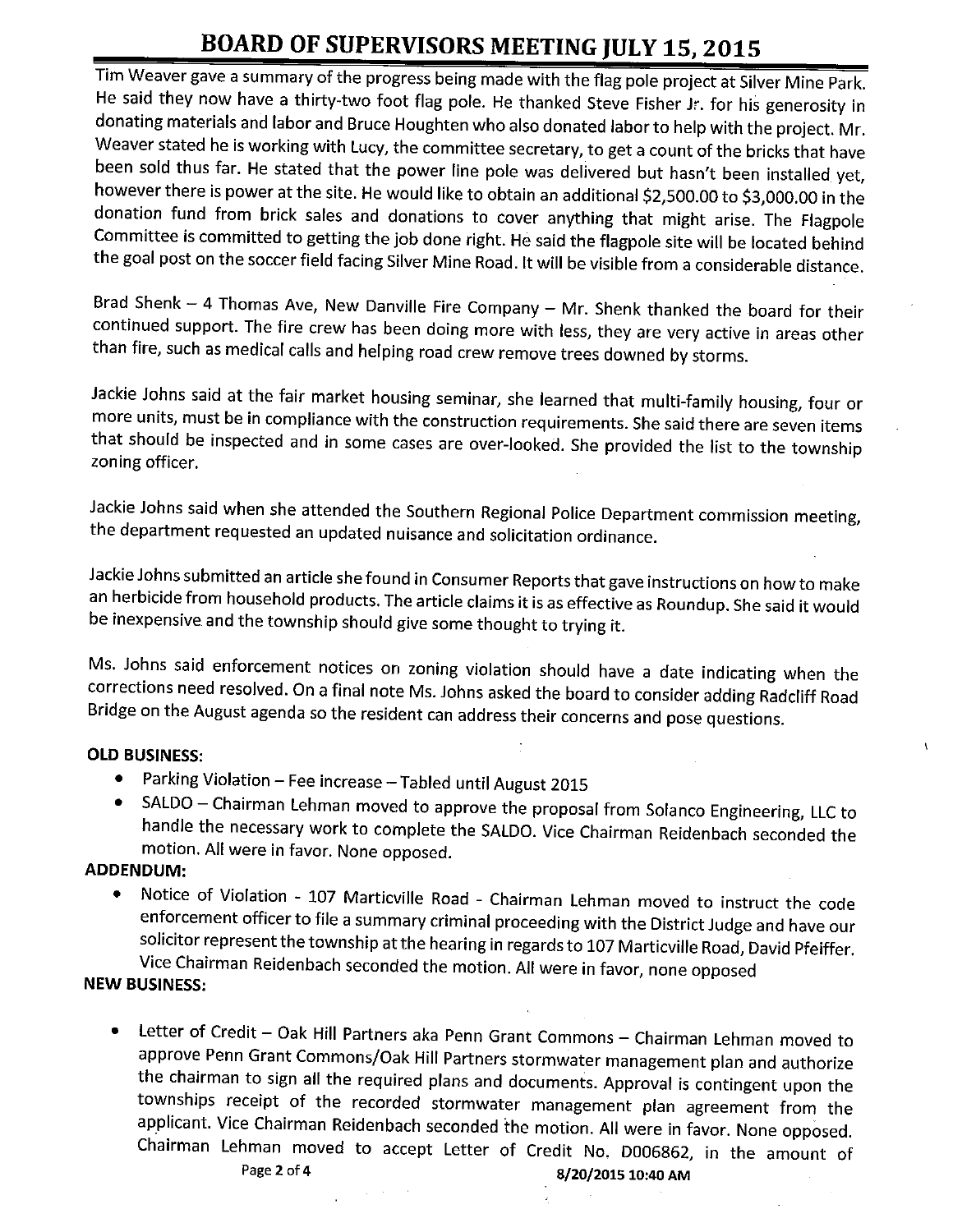\$416,928.60, from Oak Hill Partners/ Penn Grant Commons, Phase II, and to authorize the secretary to complete the necessary documents. Vice Chairman seconded the motion. All were in favor. None opposed.

- Hire and set wages for part-time employee, Beth Sterling, effective June 29, 2015 Chairman Lehman moved to hire part-time employee, Beth C. Sterling as of June 29, 2015 at <sup>a</sup> rate of \$15.50 per hour and after a successful 90 day evaluation, increase her hourly rate to \$16.50 per hour with an effective date of September 29, 2015. Vice Chairman Robert Reidenbach seconded the motion. All voted in favor. None opposed.
- Appoint Township Treasurer, effective June 29, 2015 Chairman Lehman moved to appoint  $\bullet$ Beth C. Sterling, the Treasurer of Pequea Township, effective June 29, 2015. Vice Chairman Reidenbach seconded the motion. All voted in favor. None opposed.
- Appoint Township Assistant Secretary, effective June 29, 2015 Chairman Lehman moved to appoint Beth C. Sterling, the Assistant Secretary of Pequea Township effective June 29, 2015. Vice Chairman Reidenbach seconded the motion. All voted in favor. None opposed.
- Adopt Resolution No. \_\_ \_\_ \_\_ \_ -2015 naming Beth Sterling, Treasurer or Sandra Graham, Assistant Treasurer as Chief Administrative Officer as of June 29, 2015 for the purpose of carrying information to the Department of the Auditor General and to administer funds with the Principal Financial Group - Chairman Lehman moved to approve Resolution No. 424-2015, naming Beth Sterling, Treasurer or Sandra Graham, Assistant Treasurer as Chief Administrative Officer as of June 29, 2015 for the purpose of carrying information to the Department of the Auditor General and to administer funds with the Principal Financial Group. Vice Chairman Rob Reidenbach seconded the motion. All voted in favor. None opposed.
- PennDot winter maintenance agreement. Chairman Lehman moved to execute the PennDot winter maintenance agreement no. 3900036616. Vice Chairman Rob Reidenbach seconded the motion. All were in favor. None opposed
- Authorize donation to fire companies—Chairman Lehman authorized <sup>a</sup> donation in the amount of \$60,900.00, divided equally between New Danville Fire Company and West Willow Fire Company. Vice Chairman Reidenbach seconded the motion. All voted in favor. None opposed.
- Set new township office hours Chairman Lehman moved to set new office hours from 9:00 A.M to 3:30 P.M. Vice Chairman Reidenbach seconded the motion. All voted in favor. None opposed.
- Cost of living increase (part-time employees). Chairman Lehman moved to approve all part-time non-probationary hourly wage employees a cost of living increase of 1. 7% per hour effective July 13, 2015. Vice Chairman Reidenbach seconded the motion. All voted in favor. None opposed.
- Letter of Support— Farmland Trust— Chairman Lehman moved to send <sup>a</sup> Letter of Support to Lancaster Farmland Trust and send <sup>a</sup> copy to the township engineer and stormwater coordinator, Kara Kalupson and Rettew Associates. Vice Chairman Reidenbach seconded the motion. All voted in favor. None opposed.
- Route 741 and New Danville Pike Signal Repair—Chairman Lehman moved to accept the quote  $\bullet$ in the amount of 15, 789.40 from Signal Service Incorporated, to do the work on the intersection of 741 and New Danville Pike. Vice Chairman Reidenbach seconded the motion. All voted in favor. None opposed.

DEPARTMENTAL REPORTS:

Road Crew— Report on file. Zoning/ Code Officer - Report on file.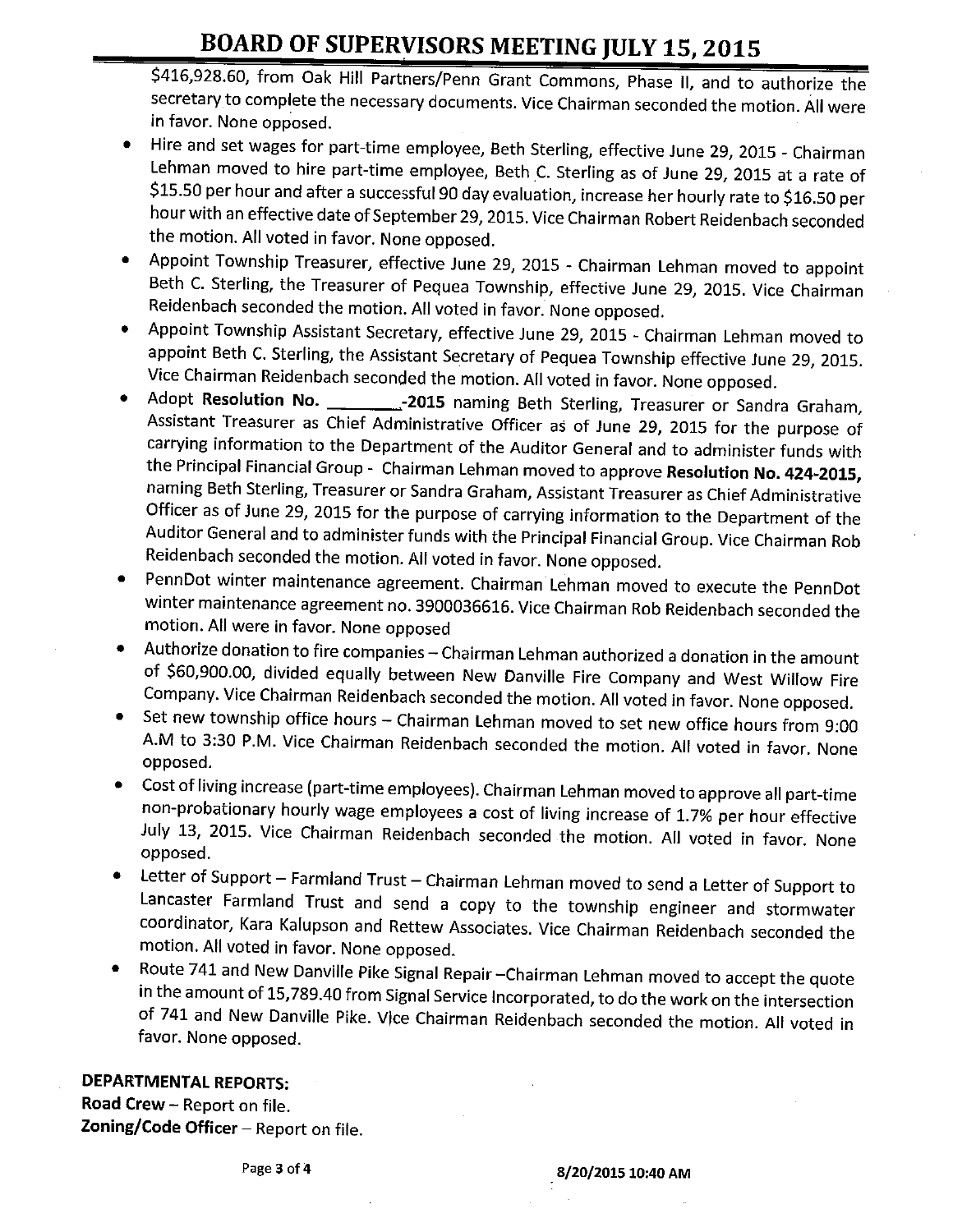## Southern Regional Police Department—Monthly report on table

Southern Regional Police Commission-Chairman Reidenbach—Vice Chairman Reidenbach stated the Project Life Saver" for the officers is underway and training will continue for approximately one to two more months. Mr. Reidenbach also noted that he has tickets available for the for chicken barbecue being held at Conestoga Fire Company on August the benefit of Southern Regional K-9 training.

Southern Lancaster County Inter-Municipal Council - Supervisor Evans-Herr - No meeting Emergency Management

Pequea Township Zoning Hearing Board - Meeting held July 7, 2015. Next meeting scheduled August 4, 2015. (if needed)

### ADVISORY BOARD REPORTS:

Pequea Township Planning Commission - Meeting held May 27, 2015. Next meeting scheduled July 29, 2015 (if needed)

## MEETING ADJOURNED at 7:37 P.M.

Respectfully, ra.D. Gradam

Sandra D. Graham, Township Secretary